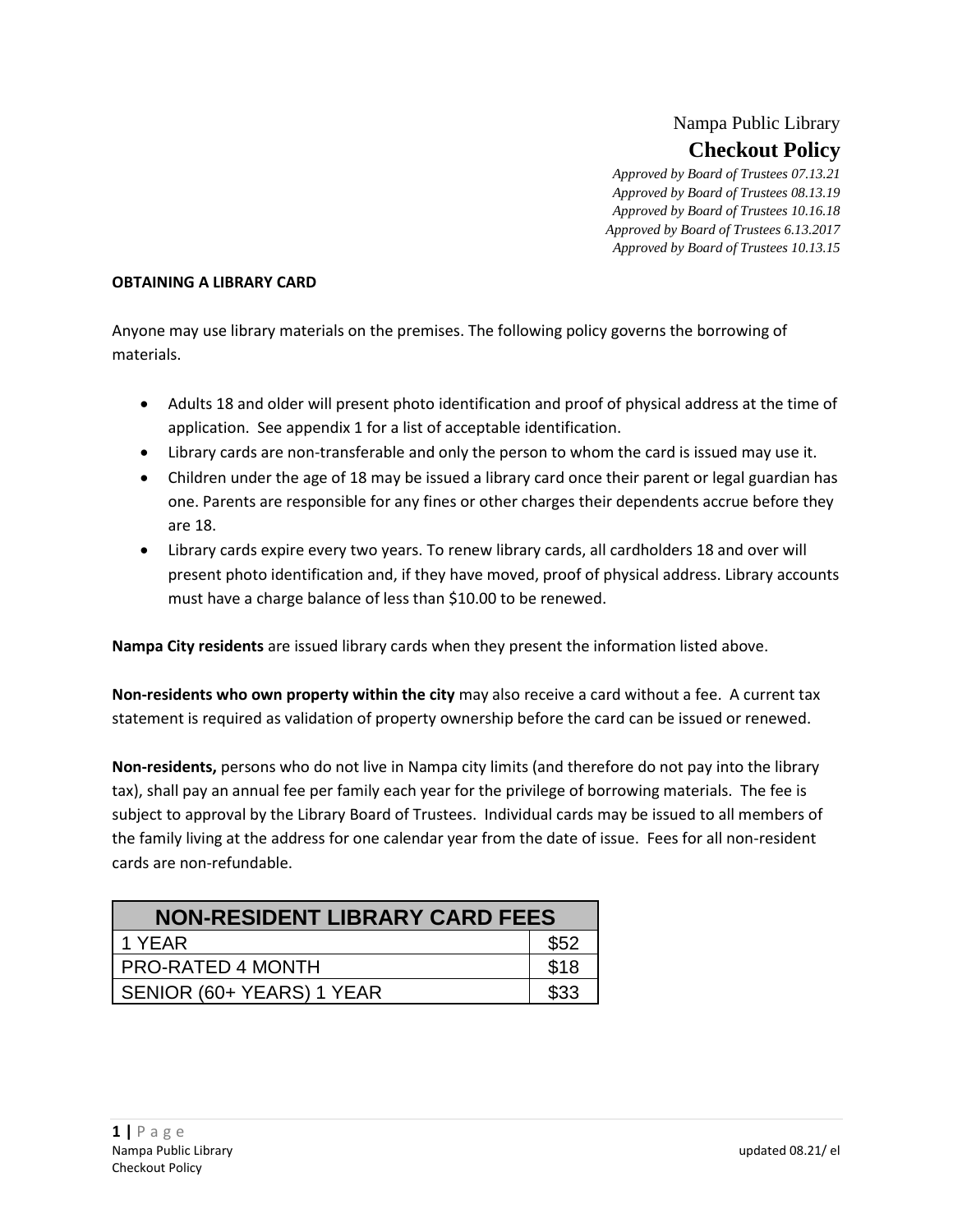**Nampa city employees** who are non-residents are eligible to get library cards at no fee each year by presenting their city ID and having their employment verified through the city website (City Solutions). Cards expire at the end of each fiscal year (September 30).

**Temporary cards** shall be issued to patrons living in shelter homes or hotels. An official letter or receipt stating the individual is living there must accompany the application. Hotel residents must demonstrate they are paying by the month (not daily or weekly). Cards may be renewed every 30 days in the same manner.

**Residential Facility Accounts** may be issued to facilities *within Nampa City limits* that have live-in clients who wish to use the library, but who are unable to get cards individually. The Director of the facility will fill out an application and authorize staff to borrow materials on the account.

**The cardholder is responsible** for all items borrowed by them and their dependents, and may be charged fines and fees for overdue, lost, or damaged materials. Loss or theft of a library card must be reported to library staff immediately. Borrowers are responsible for any activity on their accounts prior to the day it was reported lost/stolen.

### **BORROWING RULES**

Borrowers are responsible for all materials borrowed on their cards until the card has been reported lost or stolen.

**Loan periods and limitations** on the number of items borrowed may vary depending on the item type. Our chart below (appendix 2) lists what those periods and limitations are.

The library may temporarily limit the number of items borrowed in a specific format or subject when they consider it necessary due to periods of high demand or limited resources.

**Renewals** will be granted for most items based on their limits. Items may be renewed in person, by phone, or over the internet. Parents may renew materials for their dependents. Materials requested by other customers will not be renewed if no other copies are available. See appendix 2 for the number of renewals allowed.

**Overdue fines** are assessed *on interlibrary loans (Ill's) and In-House use equipment* at the rate of .50 cents per day (for Ill's) and \$1 per hour (for In-House use equipment), with a maximum fine of \$10 per item. A \$5 charge is assessed for ILL items that are not picked up by the patron.

**Damaged materials** will be charged to the borrower according to our current list of prices for items and supplies. If a damaged item must be replaced, the borrower will be charged replacement costs and a processing fee of \$5.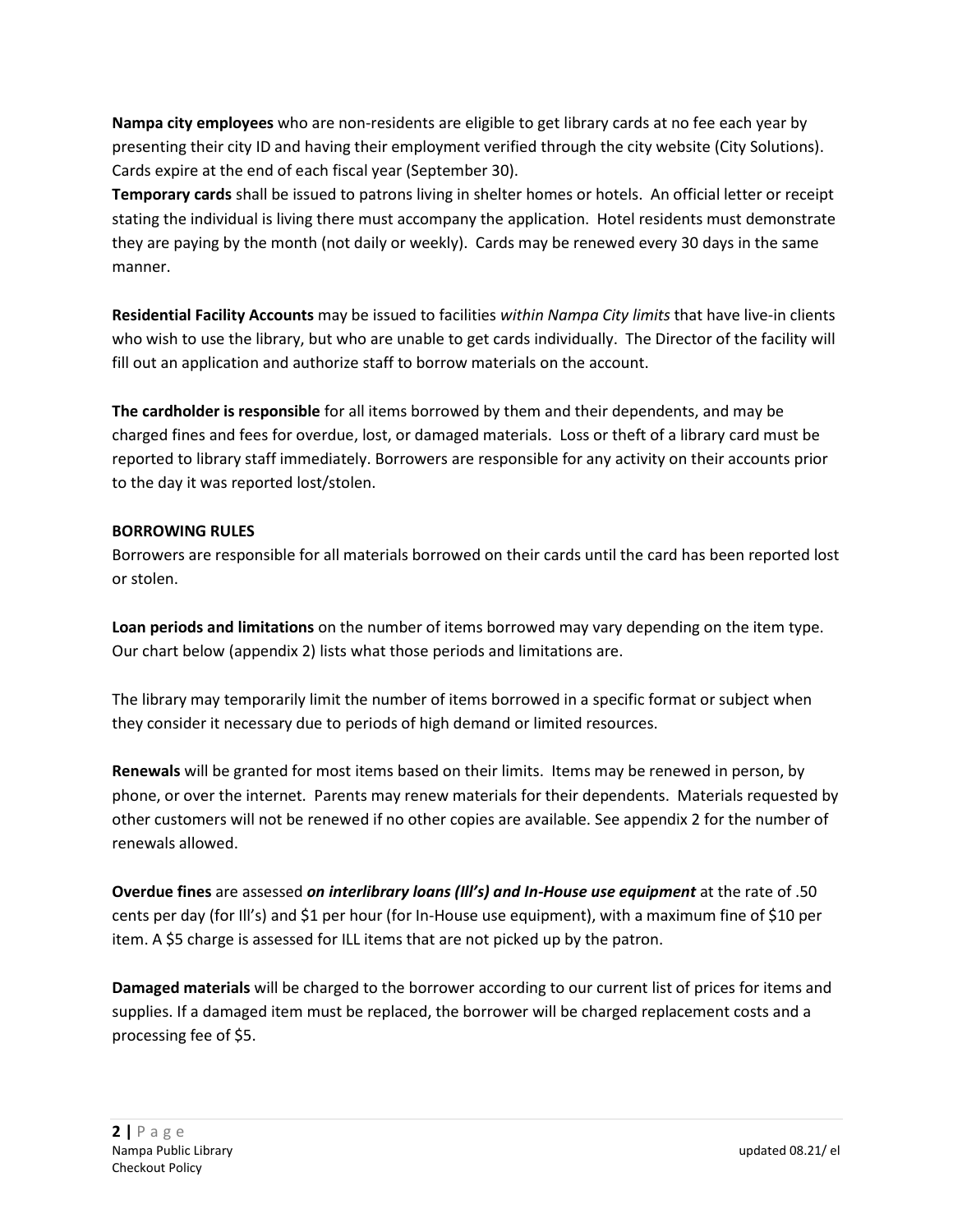**Lost materials** will be charged to the borrower, including the replacement price of the item plus a processing fee of \$5.

Items returned after they are withdrawn from the catalog will be assessed. If accepted back, patron will be charged the \$5 processing fee. If item has been replaced or is deemed too worn or damaged, it will not be accepted back and patron will still owe the full replacement cost plus processing charge.

**Borrowing privileges will be suspended** if the borrower has accumulated charges of \$10.00 or more. The privilege will not be restored until the account is paid to a balance under \$10.00.

If an account accrues charges of \$50 or more, the account plus all associated family members including spouse and dependent children, will have their privileges suspended until account has been cleared. If a patron begins a payment plan, then associated accounts will not be suspended.

New accounts for dependent children may not be opened by anyone who is currently blocked due to charges.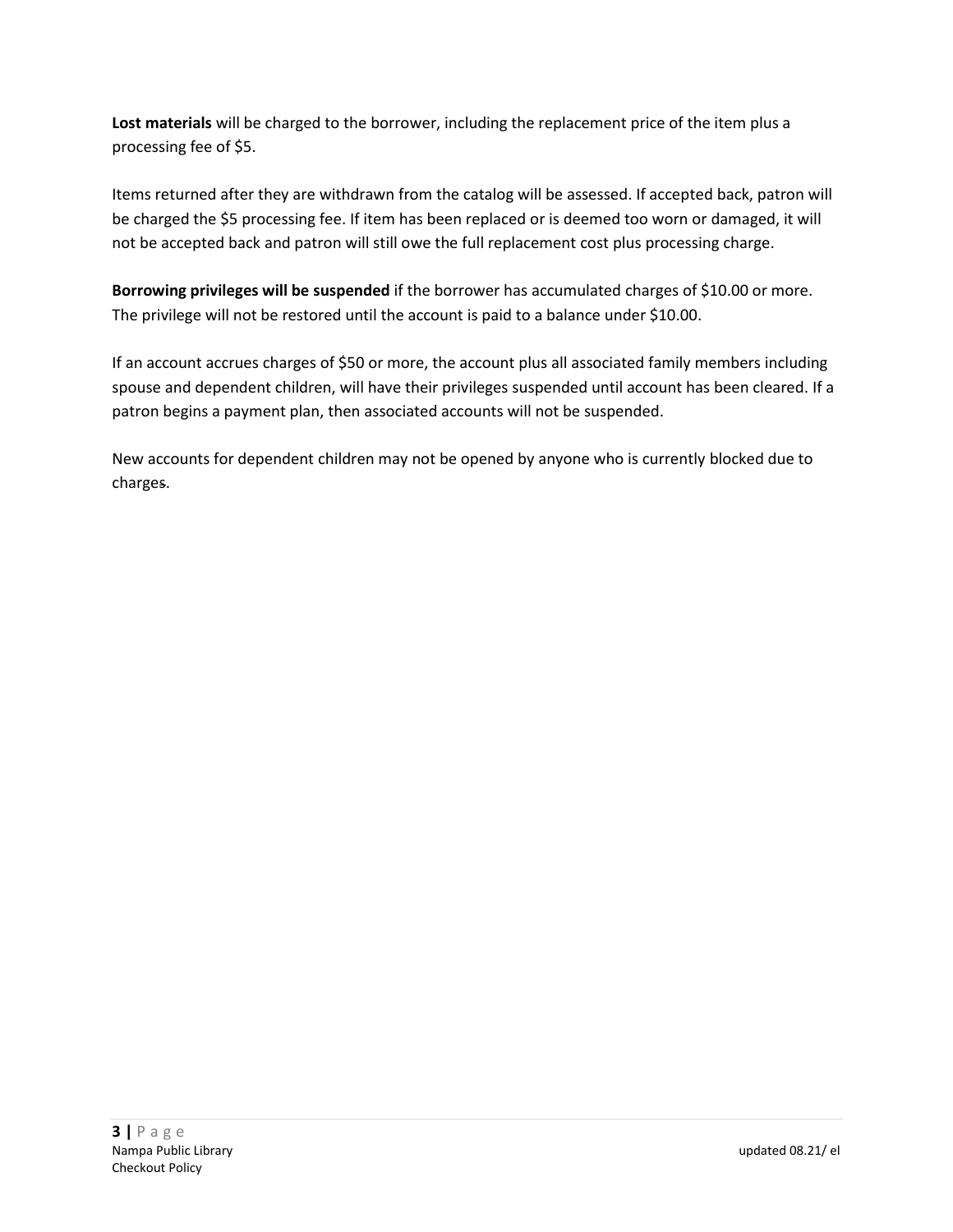# **APPENDIX 1**

### **What you will need to get a library card:**

Idaho Driver's License or other Photo ID **AND** Current proof of address

### **1) Picture ID – acceptable proof**

Valid driver's license from any state Valid state ID card Student ID card Company ID card Valid passport

### **2) Proof of residence – acceptable documents**

Valid Idaho driver's license or ID, if issued within the last year Rental or lease agreement, signed within the last 2 months Proof of auto insurance Bill or business mail – must have name, address and date imprinted the contents within the last 2 months Tax assessment notice Postcard sent by the library to your address

### **3) For Nonresidents only – Proof of City Property ownership**

County Tax Assessor's notice